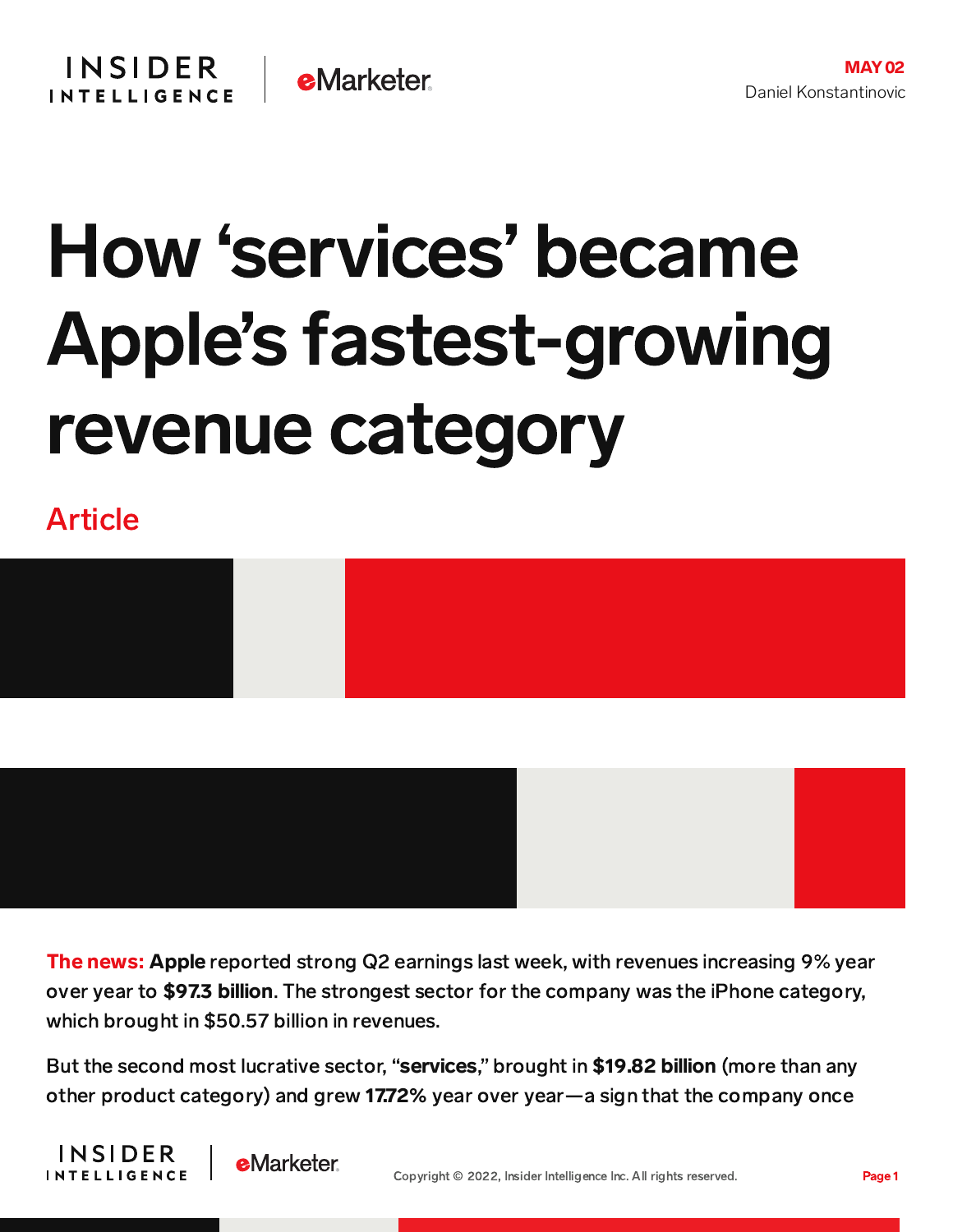known primarily for its products and branding has undergone a shift to focus on subscriptions and services.

How we got here: When did Apple's pivot to media begin? A recent [excerpt](https://www.nytimes.com/2022/05/01/technology/jony-ive-apple-design.html) from New York Times reporter Tripp Mickle's upcoming book about Apple's transformation ties the shift away from hardware to several executive departures following the death of Steve Jobsparticularly of Jobs' long-time partner and product designer Jony Ive.

- CEO Tim Cook also slowly replaced brand-conscious executives with more financially minded ones. "Mr. Cook began reshaping the company in his image," Mickle writes. "He replaced the outgoing company director Mickey Drexler, the gifted marketer who built Gap and J. Crew, with James Bell, the former finance chief at Boeing."
- The signs of Apple's shift from luxury tech product brand to media company are many. For one, the company no longer reports unit sales for products in earnings reports. Instead, products like the iPhone, iPad, and others are listed as "categories'' alongside "services." That newer addition outpaces the growth of Apple's iconic hardware and includes Apple TV+, Apple Music, and more.
- News stories about Apple used to focus on product releases, but the company's biggest headlines in recent memory have been about [podcasts](https://content-na2.emarketer.com/spotify-apple-podcasts-controversy) and streaming originals.



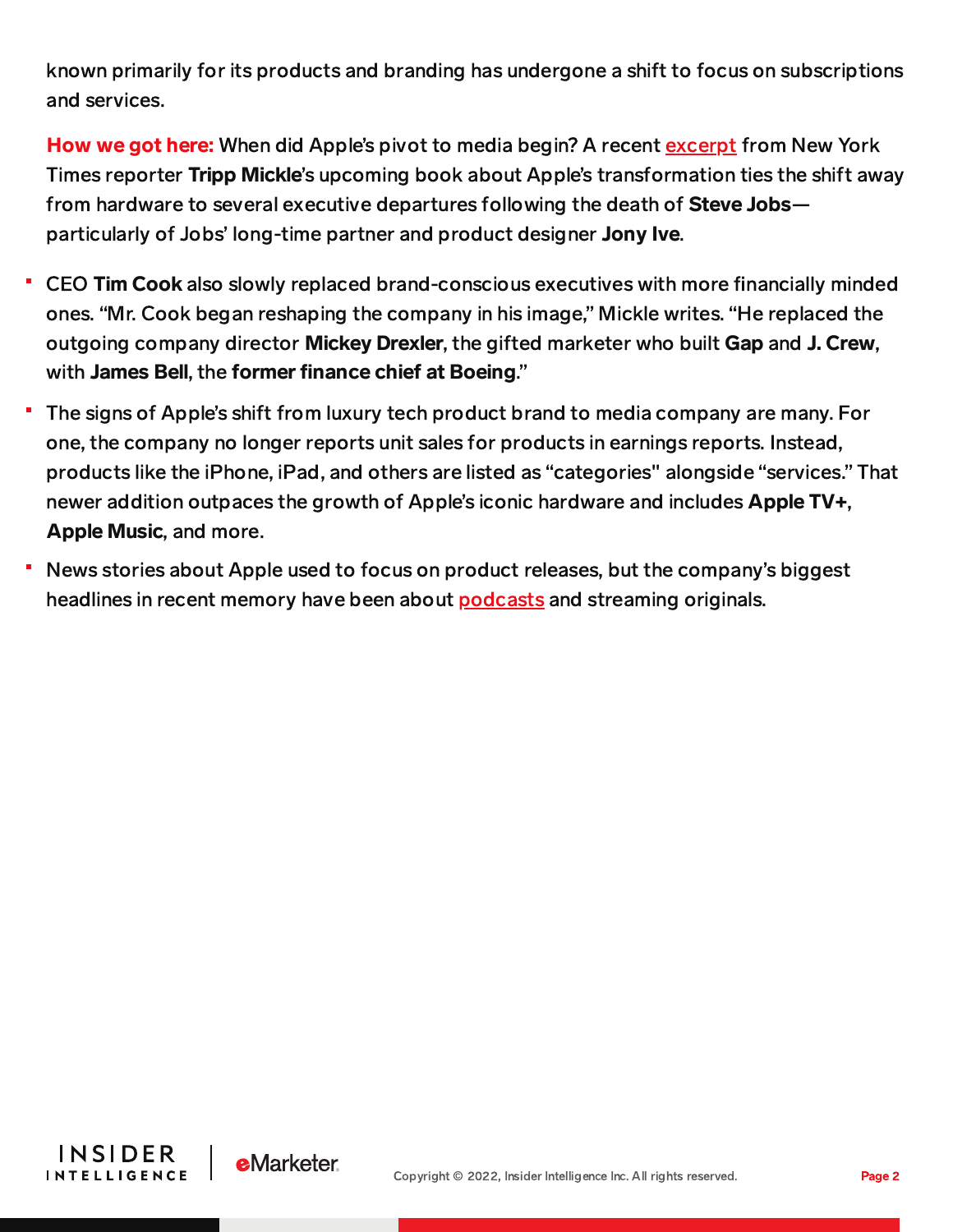## **Apple TV+ Viewers** US, 2022-2026

**INSIDER** 

**INTELLIGENCE** 

**e**Marketer



The benefits: Apple may have shifted its focus away from the products that built its legacy, but the focus on content has also helped it escape some of the pain from supply chain issues and inflation that have plagued other tech hardware companies.

And while something certainly has been lost in the shift away from hardware, careful curation has helped Apple's deliberate brand image carry over into much of its content. Apple TV+ has developed an HBO-like reputation for so-called "prestige" television shows and films.